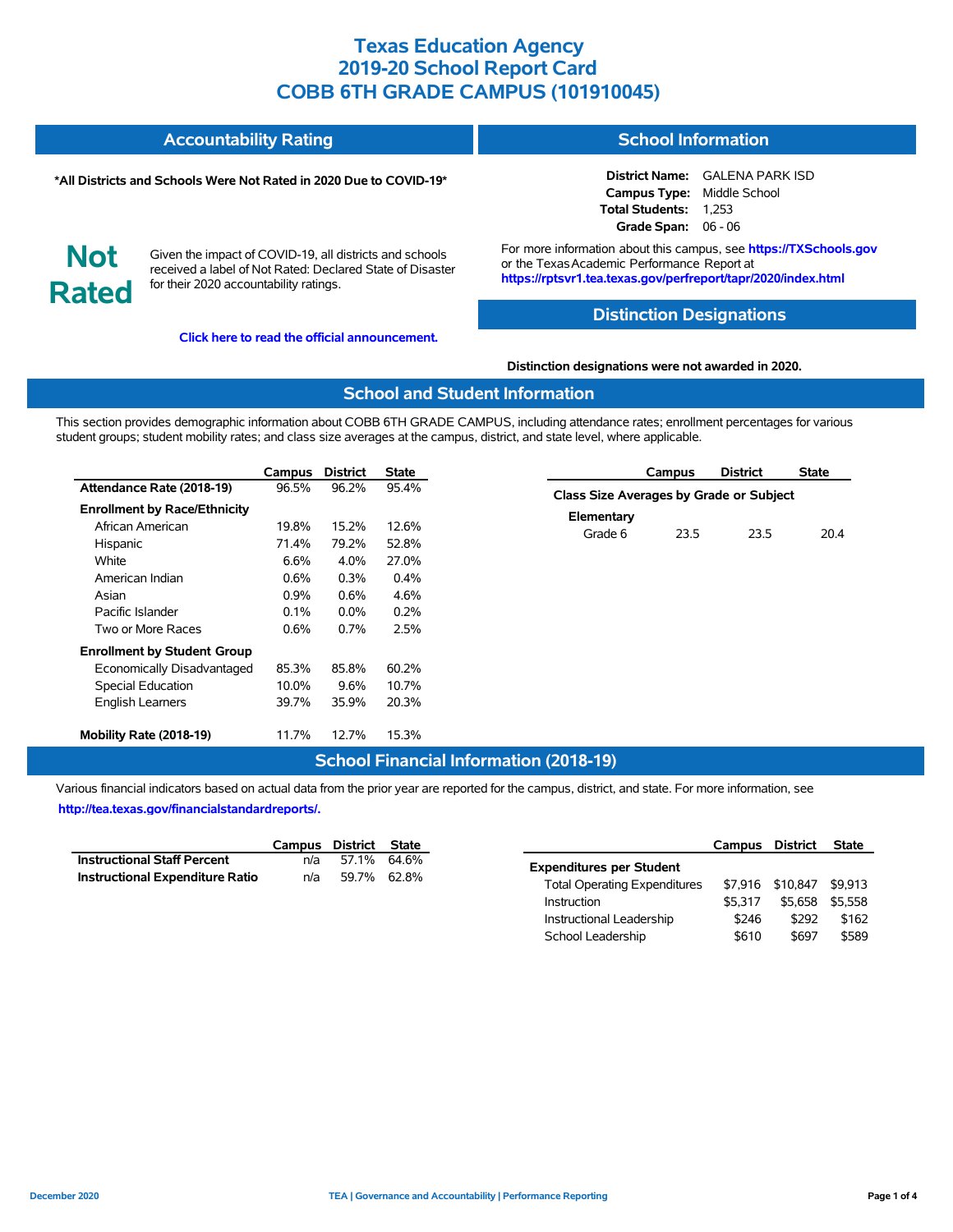### **STAAR Outcomes**

This section provides STAAR performance and Academic Growth outcomes. Academic Growth measures whether students are maintaining performance or improving from year to year. **Please note that due to the cancellation of spring 2020 State of Texas Assessments of Academic Readiness (STAAR) due to the COVID-19 pandemic, the performance of this year's report is not updated.**

|                                                                                |      |              |     |     |                                   |     |       |          |       |                          | Two or      |               |
|--------------------------------------------------------------------------------|------|--------------|-----|-----|-----------------------------------|-----|-------|----------|-------|--------------------------|-------------|---------------|
|                                                                                |      |              |     |     | African                           |     |       | American |       | <b>Pacific</b>           | <b>More</b> | Econ          |
|                                                                                |      | <b>State</b> |     |     | District Campus American Hispanic |     | White | Indian   | Asian | <b>Islander</b>          | Races       | <b>Disadv</b> |
| STAAR Performance Rates at Approaches Grade Level or Above (All Grades Tested) |      |              |     |     |                                   |     |       |          |       |                          |             |               |
| All Subjects                                                                   | 2019 | 78%          | 78% | 76% | 73%                               | 76% | 89%   | $\ast$   | 92%   | $\overline{\phantom{a}}$ | 81%         | 75%           |
|                                                                                | 2018 | 77%          | 76% | 75% | 72%                               | 76% | 75%   | 73%      | 100%  | $\overline{\phantom{a}}$ | 75%         | 74%           |
| ELA/Reading                                                                    | 2019 | 75%          | 73% | 67% | 65%                               | 67% | 81%   | $\ast$   | 83%   | $\overline{\phantom{a}}$ | 75%         | 66%           |
|                                                                                | 2018 | 74%          | 72% | 69% | 65%                               | 70% | 67%   | 60%      | 100%  | $\blacksquare$           | 67%         | 68%           |
| Mathematics                                                                    | 2019 | 82%          | 84% | 85% | 81%                               | 85% | 97%   | $\ast$   | 100%  | $\overline{\phantom{a}}$ | 88%         | 84%           |
|                                                                                | 2018 | 81%          | 84% | 82% | 78%                               | 82% | 82%   | 83%      | 100%  | $\overline{\phantom{a}}$ | 83%         | 81%           |
| STAAR Performance Rates at Meets Grade Level or Above (All Grades Tested)      |      |              |     |     |                                   |     |       |          |       |                          |             |               |
| All Subjects                                                                   | 2019 | 50%          | 46% | 42% | 35%                               | 42% | 57%   | $\ast$   | 83%   | $\blacksquare$           | 50%         | 40%           |
|                                                                                | 2018 | 48%          | 44% | 40% | 37%                               | 41% | 41%   | 36%      | 73%   | $\overline{\phantom{a}}$ | 42%         | 38%           |
| ELA/Reading                                                                    | 2019 | 48%          | 41% | 31% | 28%                               | 30% | 50%   | $\ast$   | 67%   | $\overline{\phantom{a}}$ | 25%         | 29%           |
|                                                                                | 2018 | 46%          | 40% | 31% | 32%                               | 31% | 33%   | 20%      | 64%   | $\overline{\phantom{a}}$ | 33%         | 30%           |
| <b>Mathematics</b>                                                             | 2019 | 52%          | 53% | 53% | 42%                               | 54% | 64%   | $\ast$   | 100%  | $\overline{\phantom{a}}$ | 75%         | 51%           |
|                                                                                | 2018 | 50%          | 50% | 49% | 43%                               | 50% | 49%   | 50%      | 82%   | $\overline{\phantom{a}}$ | 50%         | 46%           |
| STAAR Performance Rates at Masters Grade Level (All Grades Tested)             |      |              |     |     |                                   |     |       |          |       |                          |             |               |
| All Subjects                                                                   | 2019 | 24%          | 18% | 18% | 13%                               | 19% | 29%   | $\ast$   | 58%   | $\overline{\phantom{a}}$ | 6%          | 17%           |
|                                                                                | 2018 | 22%          | 16% | 16% | 10%                               | 17% | 17%   | 18%      | 50%   | $\overline{\phantom{a}}$ | 8%          | 15%           |
| ELA/Reading                                                                    | 2019 | 21%          | 14% | 11% | 11%                               | 11% | 22%   | $\ast$   | 33%   | $\overline{\phantom{a}}$ | 13%         | 10%           |
|                                                                                | 2018 | 19%          | 13% | 13% | 8%                                | 14% | 16%   | 0%       | 36%   | $\overline{\phantom{a}}$ | 17%         | 12%           |
| <b>Mathematics</b>                                                             | 2019 | 26%          | 25% | 25% | 16%                               | 26% | 36%   | $\ast$   | 83%   | $\overline{\phantom{a}}$ | 0%          | 23%           |
|                                                                                | 2018 | 24%          | 21% | 19% | 12%                               | 20% | 18%   | 33%      | 64%   | $\overline{\phantom{a}}$ | 0%          | 17%           |
| Academic Growth Score (All Grades Tested)                                      |      |              |     |     |                                   |     |       |          |       |                          |             |               |
| <b>Both Subjects</b>                                                           | 2019 | 69           | 69  | 51  | 49                                | 51  | 60    | $\ast$   | 79    | $\overline{\phantom{a}}$ | 47          | 50            |
|                                                                                | 2018 | 69           | 69  | 53  | 51                                | 53  | 56    | 36       | 68    | $\overline{\phantom{a}}$ | 42          | 52            |
| ELA/Reading                                                                    | 2019 | 68           | 66  | 44  | 43                                | 43  | 56    | $\ast$   | 58    | $\overline{\phantom{a}}$ | 31          | 42            |
|                                                                                | 2018 | 69           | 68  | 47  | 45                                | 48  | 44    | 20       | 55    | $\overline{\phantom{a}}$ | 42          | 47            |
| <b>Mathematics</b>                                                             | 2019 | 70           | 72  | 58  | 55                                | 58  | 65    | $\ast$   | 100   | $\overline{\phantom{a}}$ | 63          | 58            |
|                                                                                | 2018 | 70           | 71  | 57  | 57                                | 57  | 68    | 50       | 80    |                          | 42          | 57            |

? Indicates that the data for this item were statistically improbable or were reported outside a reasonable range.<br>- Indicates zero observations reported for this group.<br>\* Indicates results are masked due to small numbers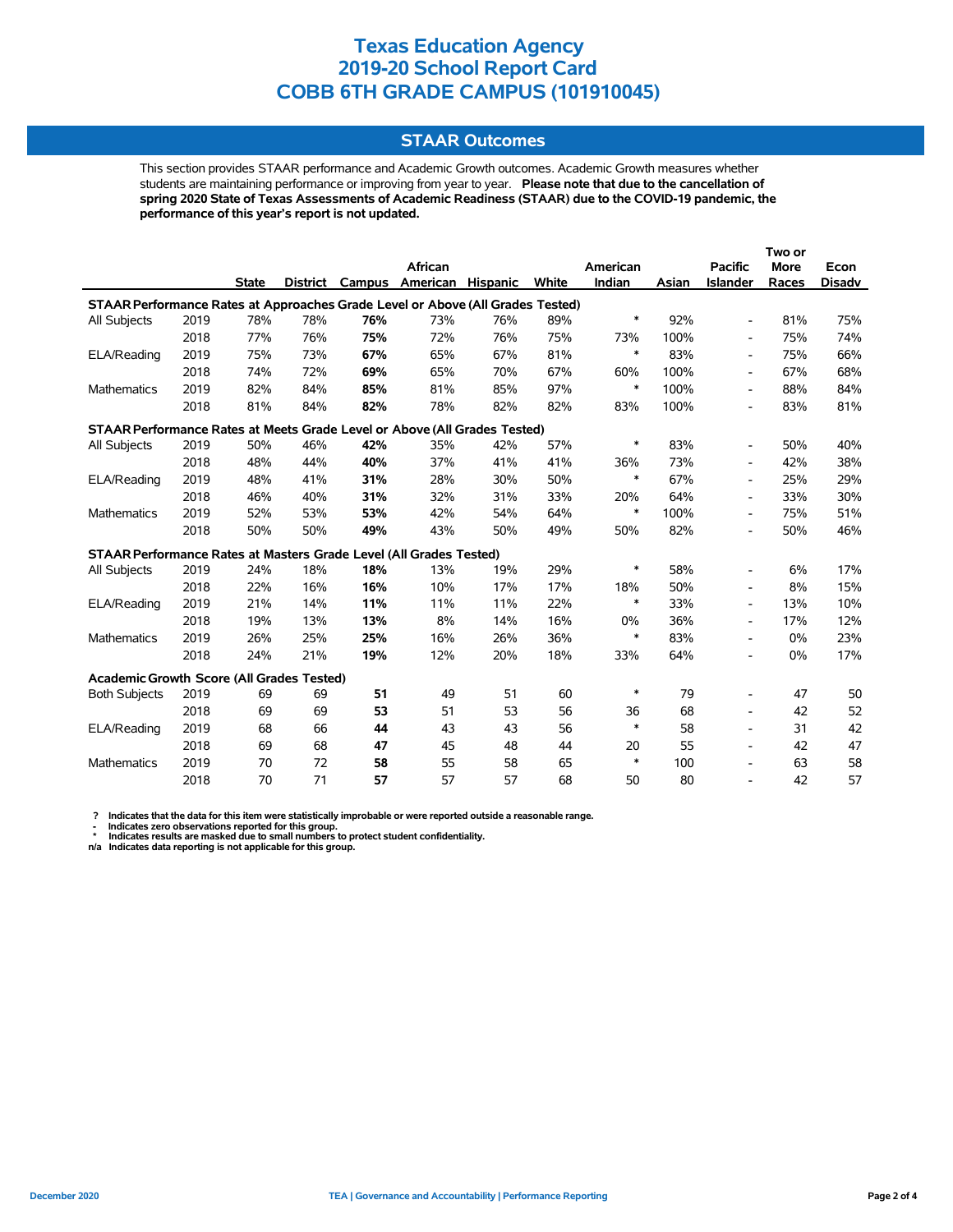### **Prior-Year Non-Proficient and Student Success Initiative STAAR Outcomes**

Progress of Prior-Year Non-Proficient Students shows STAAR performance rates for students who did not perform satisfactorily in 2017-18 but did in 2018-19. Student Success Initiative shows rates related to the requirement for students to demonstrate proficiency on the reading and mathematics STAAR in grades 5 and 8. **Please note that due to the cancellation of spring 2020 State of Texas Assessments of Academic Readiness (STAAR) due to the COVID-19 pandemic, this year's report is not updated.**

|                                                       |                   |                 |     |                 |                 |                          |               | Two or                   |                 |                          |               |  |  |
|-------------------------------------------------------|-------------------|-----------------|-----|-----------------|-----------------|--------------------------|---------------|--------------------------|-----------------|--------------------------|---------------|--|--|
|                                                       |                   |                 |     | African         |                 |                          | American      |                          | <b>Pacific</b>  | <b>More</b>              | Econ          |  |  |
|                                                       | <b>State</b>      | <b>District</b> |     | Campus American | <b>Hispanic</b> | White                    | <b>Indian</b> | Asian                    | <b>Islander</b> | Races                    | <b>Disady</b> |  |  |
| <b>Progress of Prior-Year Non-Proficient Students</b> |                   |                 |     |                 |                 |                          |               |                          |                 |                          |               |  |  |
|                                                       | Sum of Grades 4-8 |                 |     |                 |                 |                          |               |                          |                 |                          |               |  |  |
| Reading                                               |                   |                 |     |                 |                 |                          |               |                          |                 |                          |               |  |  |
| 2019                                                  | 41%               | 42%             | 15% | 18%             | 14%             | $\ast$                   | $\ast$        | $\overline{\phantom{a}}$ | -               | ∗                        | 16%           |  |  |
| 2018                                                  | 38%               | 39%             | 12% | *               | 14%             | *                        | $\ast$        | -                        | -               | *                        | 12%           |  |  |
| <b>Mathematics</b>                                    |                   |                 |     |                 |                 |                          |               |                          |                 |                          |               |  |  |
| 2019                                                  | 45%               | 50%             | 27% | 30%             | 26%             | $\overline{\phantom{a}}$ | $\ast$        | $\overline{\phantom{0}}$ | -               | $\overline{\phantom{0}}$ | 28%           |  |  |
| 2018                                                  | 47%               | 55%             | 30% | $\ast$          | 39%             | $\ast$                   | $\ast$        | -                        | -               | -                        | 30%           |  |  |

 **? Indicates that the data for this item were statistically improbable or were reported outside a reasonable range.**

**1.** Indicates zero observations reported for this group.<br> **1.** Indicates zero the sex mealed for this group.

 **\* Indicates results are masked due to small numbers to protect student confidentiality. n/a Indicates data reporting is not applicable for this group.**